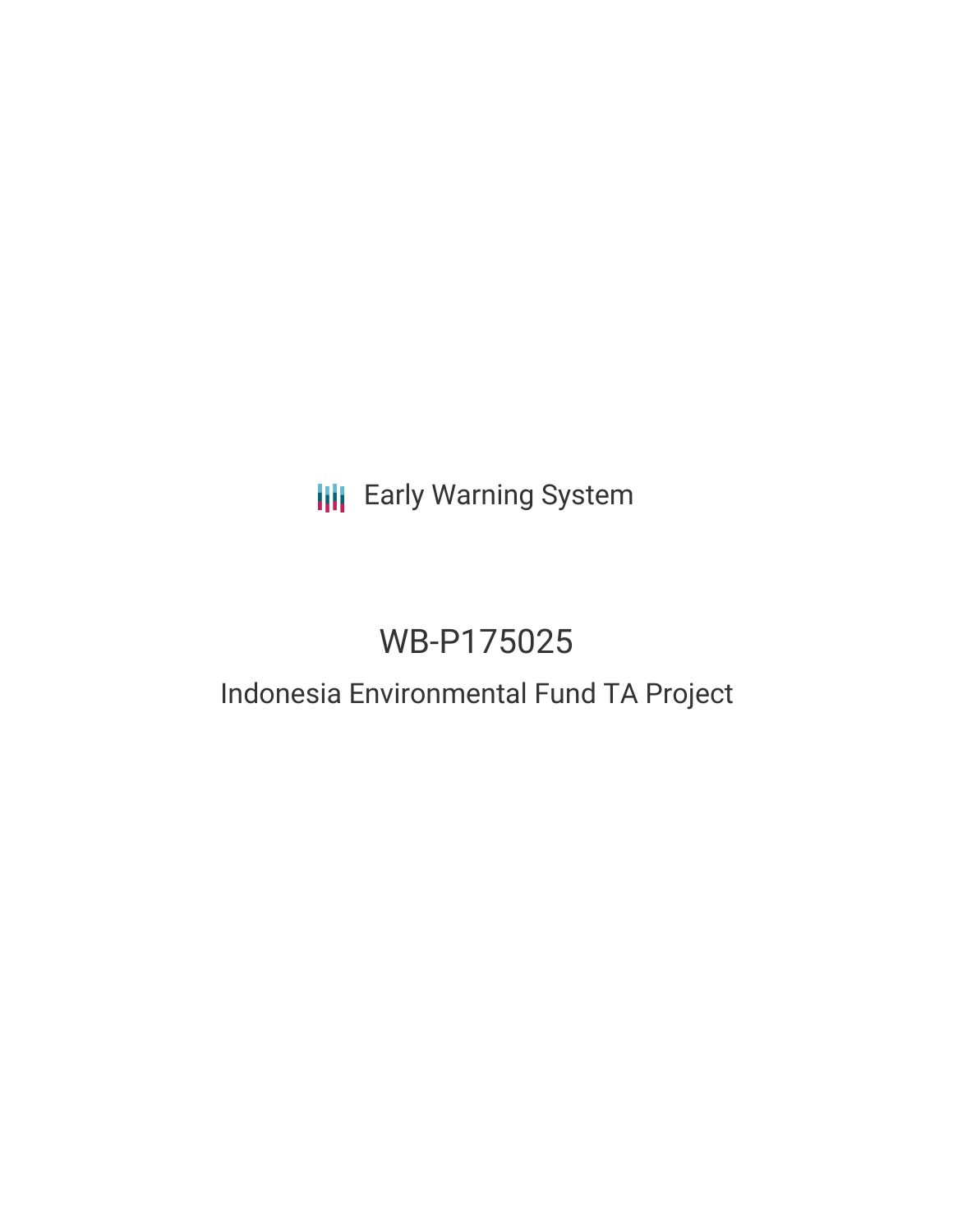

### **Quick Facts**

| <b>Countries</b>              | Indonesia                                              |
|-------------------------------|--------------------------------------------------------|
| <b>Financial Institutions</b> | World Bank (WB)                                        |
| <b>Status</b>                 | Proposed                                               |
| <b>Bank Risk Rating</b>       | Α                                                      |
| <b>Borrower</b>               | Indonesia Environmental Fund Management Agency (BPDLH) |
| <b>Sectors</b>                | Law and Government                                     |
| <b>Investment Type(s)</b>     | Grant                                                  |
| <b>Grant Amount (USD)</b>     | $$2.00$ million                                        |
| <b>Project Cost (USD)</b>     | $$2.00$ million                                        |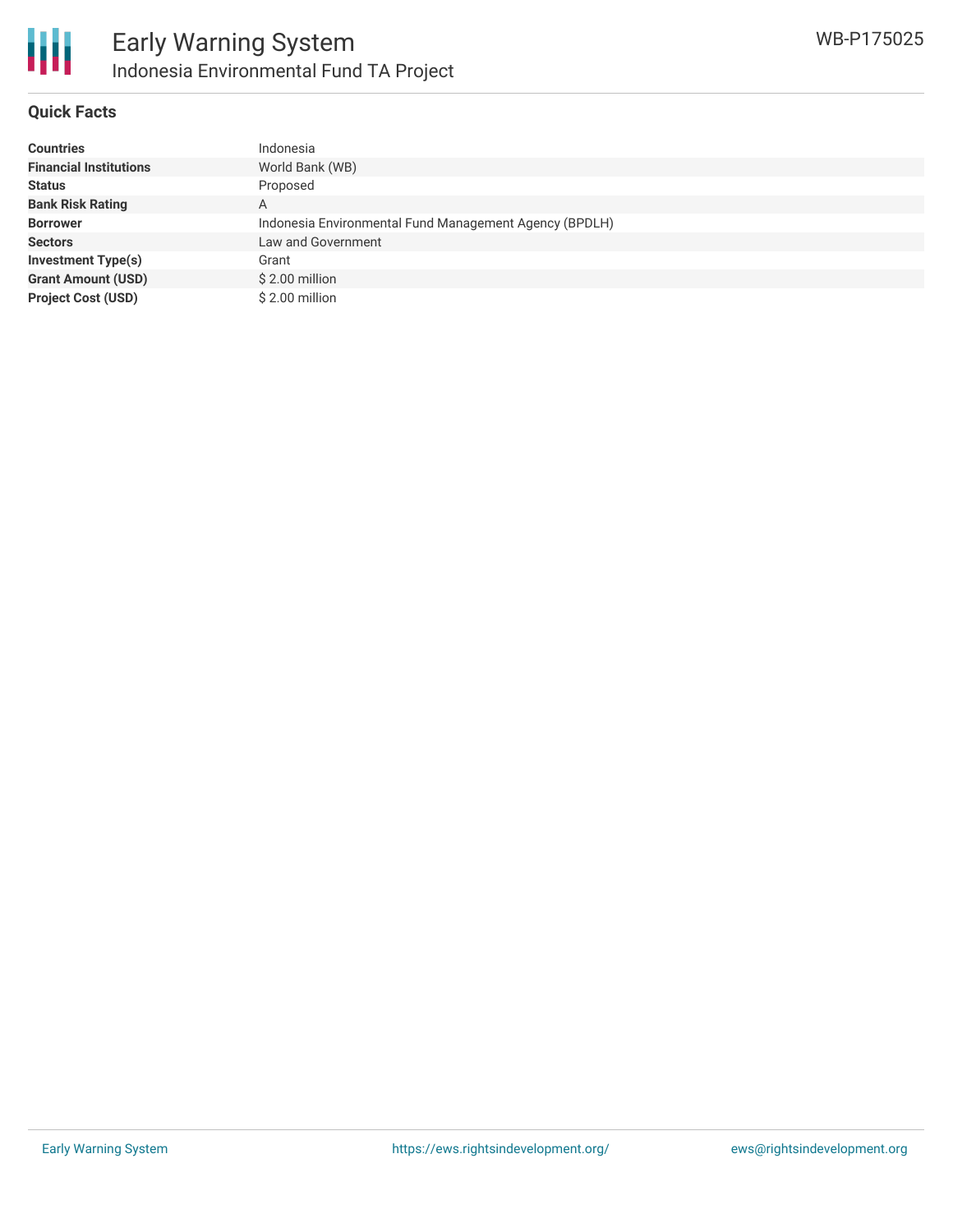

### **Project Description**

According to the bank document, "the project's development objective is to strengthen the operational systems and capacity of Indonesia's Environmental Fund Manageme nt Agency (BPDLH) to receive and manage funds".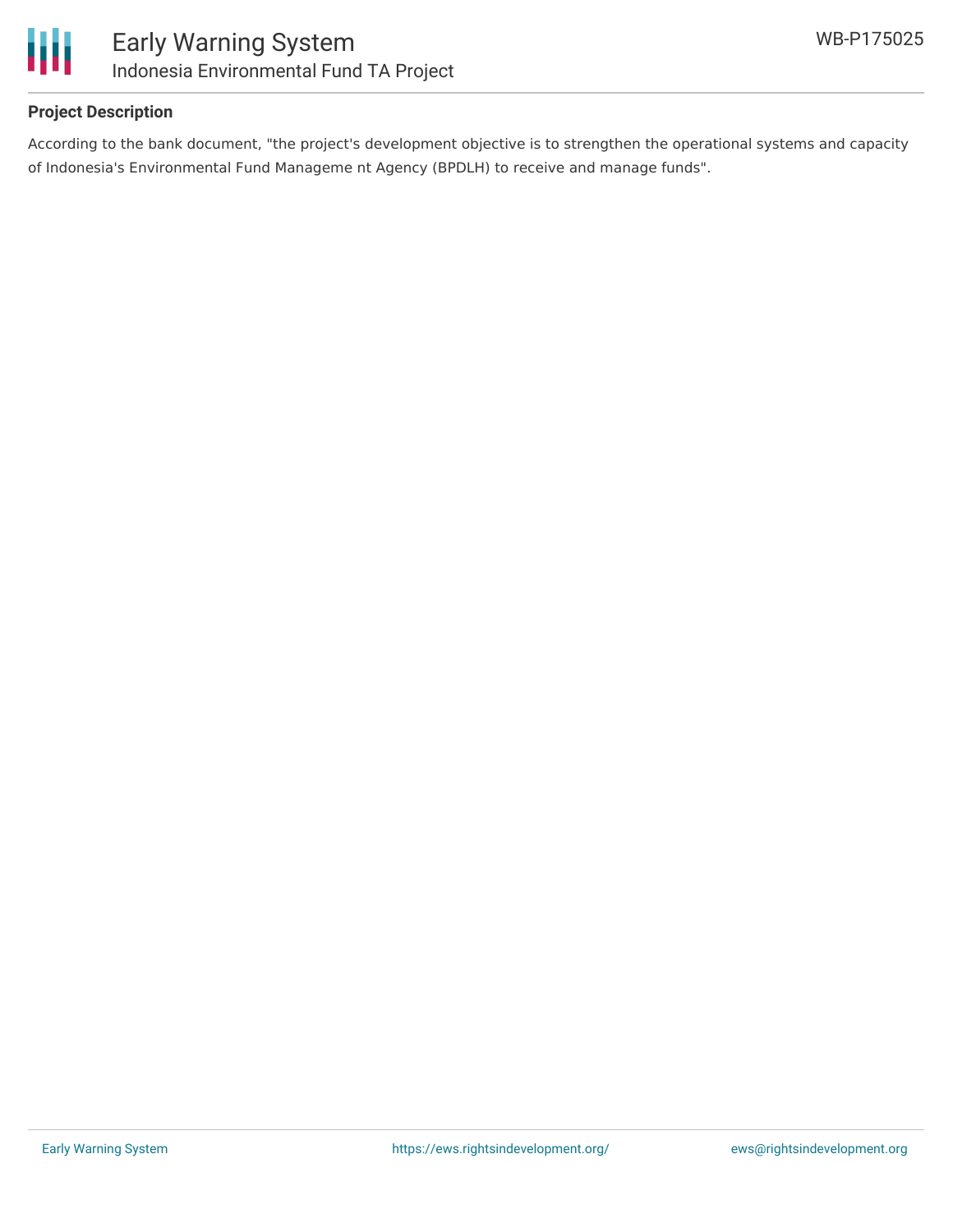

### **Investment Description**

World Bank (WB)

Sustainable Landscapes MDTF (non-World Bank) US\$ 2.00 million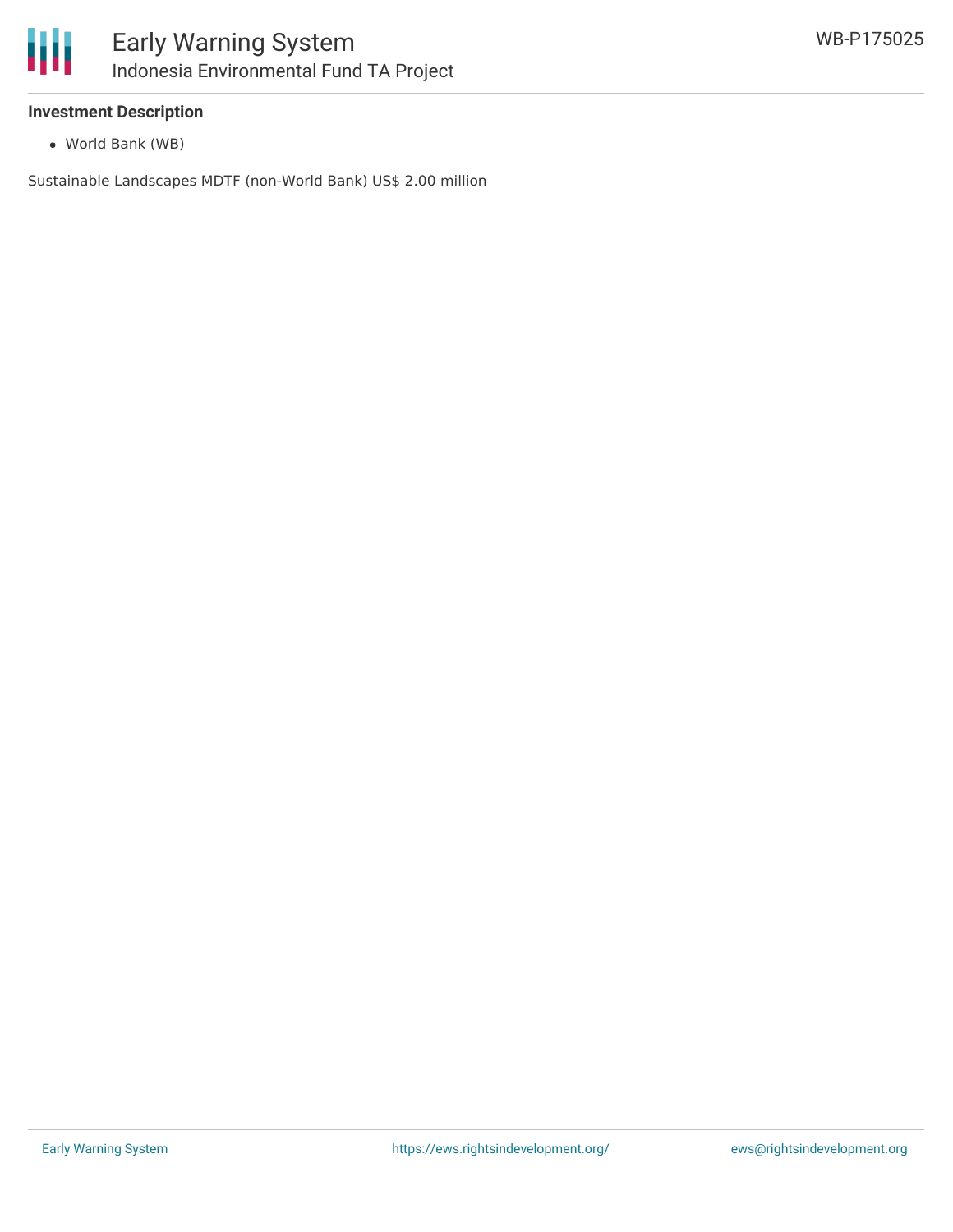#### **World Bank**

Contact: Stephanie H. Tam

Title: Senior Operations Officer

Telephone No : 5720+71206 / Email :

Contact: Andre Rodrigues de Aquino

Title: Senior Environmental Specialist

Telephone No : 5781+3218 / Email :

#### **Borrower/Client/Recipient**

Borrower: Indonesia Environmental Fund Management Agency (BPDLH)

#### **Implementing Agencies**

Implementing Agency: Indonesia Environmental Fund Management Agency (BPDLH)

Contact: Endah Tri Kurniawaty

Title: Director of Fund Collection and Development

Telephone No: -

Email [endah\\_nia@yahoo.com](mailto:endah_nia@yahoo.com)

#### **FOR MORE INFORMATION CONTACT**

The World Bank 1818 H Street, NW Washington, D.C. 20433 Telephone: (202) 473-1000 Web: http://www.worldbank.org/projects

#### **ACCESS TO INFORMATION**

To submit an information request for project information, you will have to create an account to access the Access to Information request form. You can learn more about this process at: https://www.worldbank.org/en/access-toinformation/request-submission

#### **ACCOUNTABILITY MECHANISM OF THE WORLD BANK**

The World Bank Inspection Panel is the independent complaint mechanism and fact-finding body for people who believe they are likely to be, or have been, adversely affected by a World Bank-financed project. If you submit a complaint to the Inspection Panel, they may investigate to assess whether the World Bank is following its own policies and procedures for preventing harm to people or the environment. You can contact the Inspection Panel or submit a complaint by emailing ipanel@worldbank.org. Information on how to file a complaint and a complaint request form are available at: https://www.inspectionpanel.org/how-tofile-complaint